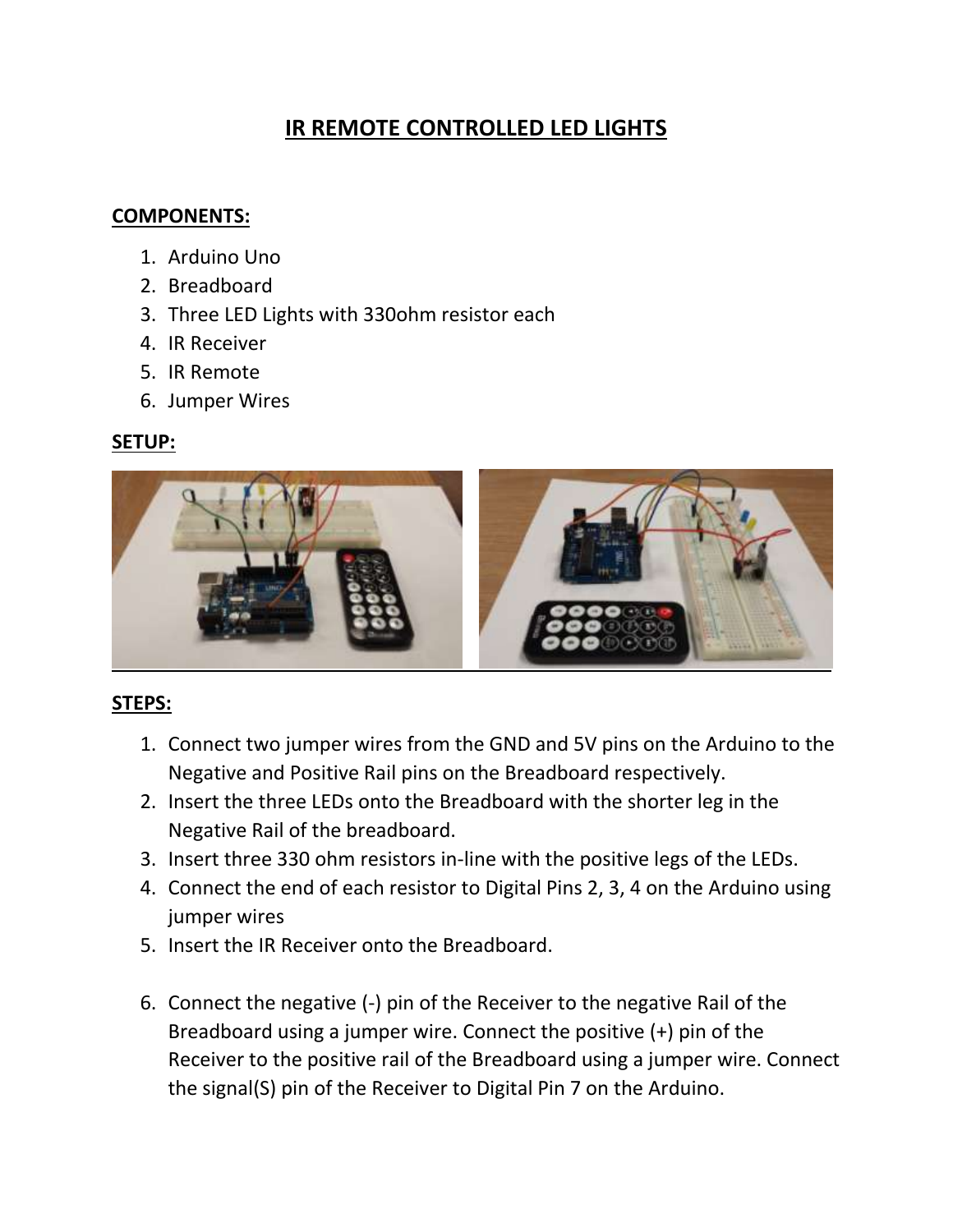- 7. This completes the wiring. Upload the Code below onto your Arduino.
- 8. If the wiring id done well, Pressing #s 1, 2, 3 on the Remote will turn the LEDs ON, and pressing the same numbers again will turn OFF the LEDs.

## **CODE:**

#include <IRremote.h>

int RECV\_PIN = 7; // the pin where you connect the output pin of TSOP4838

int  $\text{led }1 = 2$ ;

int  $\text{led }2 = 3$ ;

int led $3 = 4$ ;

int itsONled[] = {0,0,0,0};

/\* the initial state of LEDs is OFF (zero)

the first zero must remain zero but you can

change the others to 1's if you want a certain

led to light when the board is powered \*/

#define code1 0xFF30CF // code received from button 1

#define code2 0xFF18E7 // code received from button 2

#define code3 0xFF7A85 // code received from button 3

IRrecv irrecv(RECV\_PIN);

decode results results;

void setup()

{

Serial.begin(9600); // you can comment this line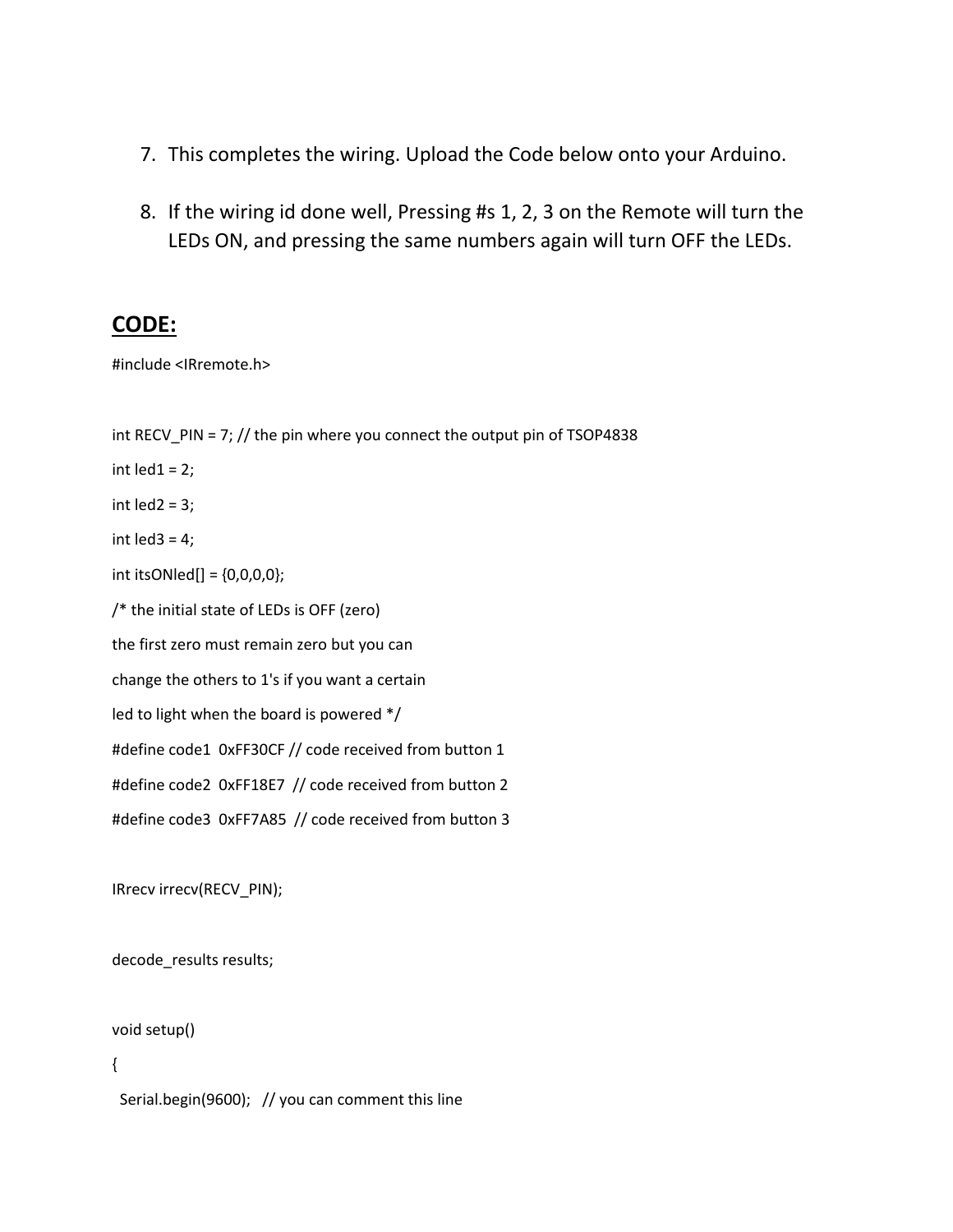```
 irrecv.enableIRIn(); // Start the receiver
 pinMode(led1, OUTPUT);
 pinMode(led2, OUTPUT);
 pinMode(led3, OUTPUT);
```

```
}
```

```
void loop() {
  if (irrecv.decode(&results)) {
   unsigned int value = results.value;
   switch(value) {
     case code1:
     if(itsONled[1] == 1) { \frac{1}{2} // if first led is on then
        digitalWrite(led1, LOW); // turn it off when button is pressed
       itsONled[1] = 0; // and set its state as off
      } else { // else if first led is off
        digitalWrite(led1, HIGH); // turn it on when the button is pressed
       itsONled[1] = 1; // and set its state as on
      }
      break; 
     case code2:
      if(itsONled[2] == 1) {
        digitalWrite(led2, LOW);
       itsONled[2] = 0; } else {
        digitalWrite(led2, HIGH);
       itsONled[2] = 1; }
      break;
     case code3:
```